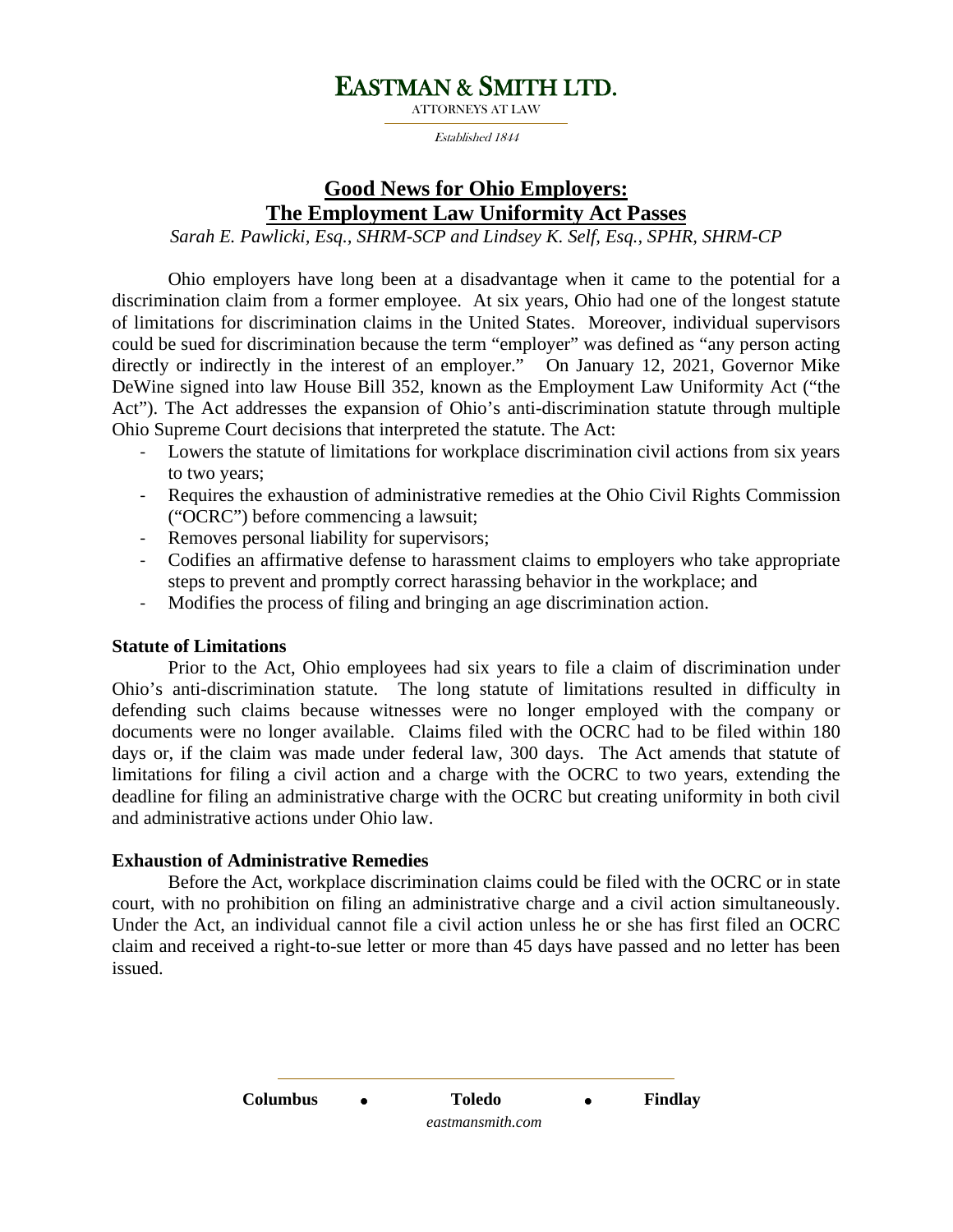#### **Individual Supervisor Liability**

The Supreme Court of Ohio first recognized individual supervisor liability in *Genaro v. Cent. Transport, Inc.*, 84 Ohio St.3d 293 (1999), where the Court allowed plaintiffs to sue individual supervisors and the employer for discrimination. Under the Act, individual supervisors cannot be held personally liable under employment law statutes when the supervisor is acting in the interest of the employer. This change creates uniformity with Ohio law and federal law. However, the Act does not protect supervisors from personal liability if it is found that the supervisor acted outside the scope of employment, retaliated against the plaintiff, or engaged in discriminatory practices, however.

### **Affirmative Defense**

The Act also codifies the affirmative defense, known as the "*Faragher*/*Ellerth* affirmative defense," available to employers for sexual harassment claims under Title VII if the employer can prove all of the following:

- It had an effective anti-harassment policy;
- It properly educated employees about the policy and complaint procedures;
- It exercised reasonable care to prevent or promptly correct the harassing behavior; and
- The complainant failed to take advantage of any preventative or corrective opportunities.

Therefore, it is more important now than ever for employers to have a policy prohibiting discrimination and procedure to report complaints under the policy, an acknowledgement from each employee of receipt of the policy, regular training on the policy, and prompt and effective investigations into complaints.

#### **Age Discrimination**

Prior to the Act, age discrimination claims could be pursued under multiple statutory remedies, unlike other discrimination claims, making the procedural process unnecessarily complicated. The Act aligns the procedural requirements for filing age discrimination claims with other protected classes, so the same two-year statute of limitation and administrative exhaustion requirement applies.

In all, the Act is beneficial for Ohio employers, shortening the statute of limitation period for discrimination claims, simplifying administrative remedy requirements and procedural processes, eliminating supervisor liability in many instances, and codifying an important affirmative defense.

*Sarah E. Pawlicki and Lindsey K. Self are attorneys in the Labor and Employment Practice group of Eastman & Smith Ltd. and are both certified human resource professionals. Sarah and Lindsey partner with human resource professionals and employers to achieve legally compliant workplaces. Sarah and Lindsey may be reached at 419- 241-6000 or [sepawlicki@eastmansmith.com](mailto:sepawlicki@eastmansmith.com) and [lkself@eastmansmith.com.](mailto:lkself@eastmansmith.com)* 

*The article in this publication has been prepared by Eastman & Smith Ltd. for informational purposes only and should not be considered legal advice. This information is not intended to create, and receipt of it does not constitute, an attorney/client relationship.*